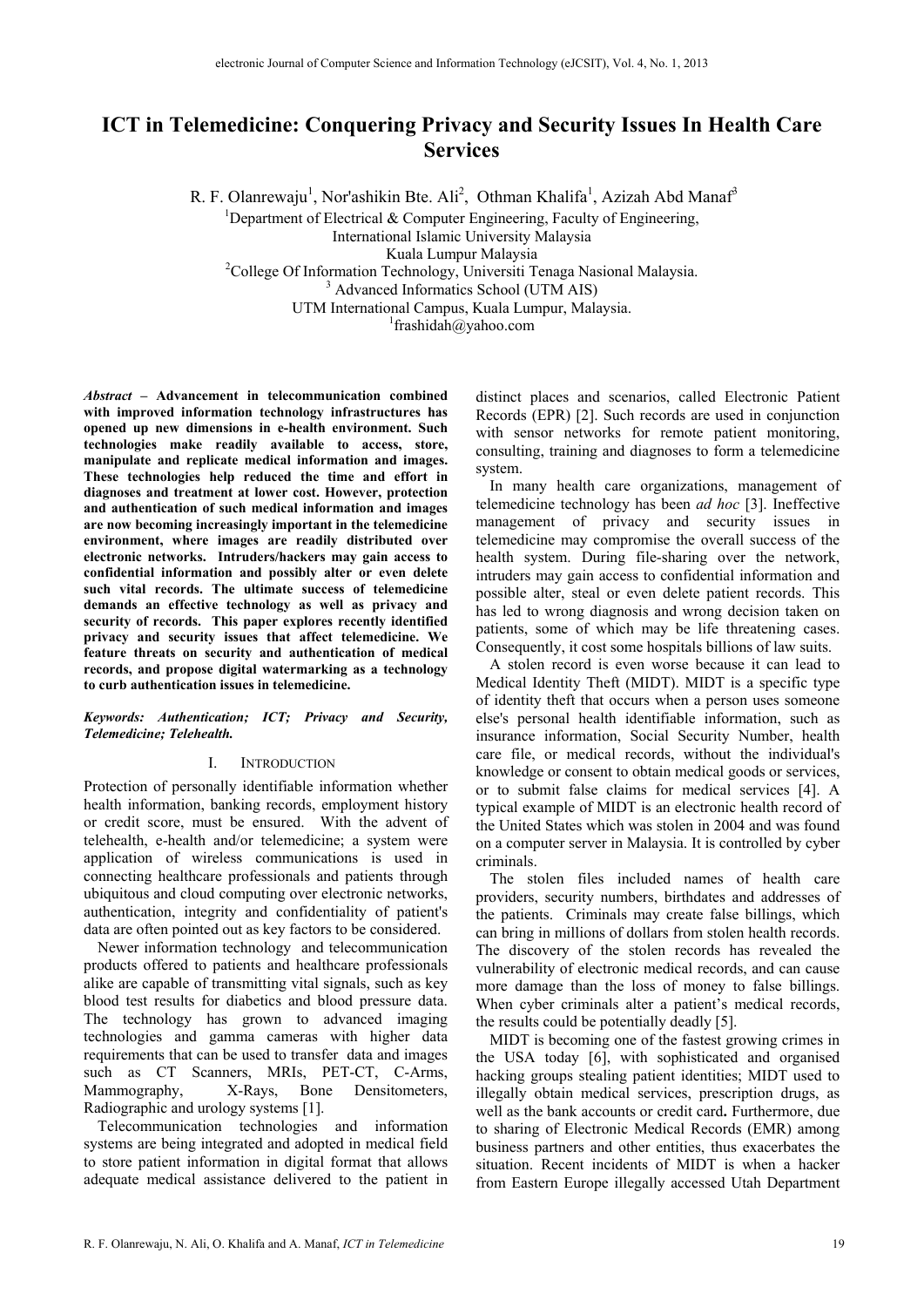of Technology Services (DTS) servers containing patients' Social Security numbers and data on children's health plans due to a weak password. The breach involved 780,000 individuals both Medicaid patients as well as recipients of Children's Health Insurance Plan stolen from the server [7]. Cyber attacks on patients' EMR and health information systems (HIS) can lead to severe consequences like patient identity disclosure, embarrassment, privacy violation and in the worst case, integrity violation resulting in a patient's death [8].

In a recent case, March 2012, Blue Cross Blue Shield of Tennessee (BCBST) agreed to pay U.S. Department of Health and Human Services (HHS) \$1.5 million for inadequate security measures which allowed 57 unencrypted hard drives containing private health information to be stolen from its facility [9]. These challenges prompted significant research in developing efficient methods to protect and authenticate digital medical images and information in order to prevent forgery and impersonation.

Various measures have been employed to prevent, deter, detect and correct damages caused in telemedicine due to privacy and security threats. One such deterrent measure was the creation and enactment of the Health Insurance Portability and Accountability act (HIPAA) in 1996. The aim of HIPAA was to improve the Medicare program and the efficiency and effectiveness of the health care system. This is done by encouraging the development of a health information system through the establishment of standards and requirements for the electronic transmission of certain health information [10].

A similar regulatory body is the creation of Agency for Healthcare Research & Quality (AHRQ), which is a United States of America Federal agency under Health & Human Services working to improve the quality, effectiveness and safety of health care. AHRQ gathers information in surveys, funds research projects, and provides evidence-based practice guidelines for health care practitioners. The AHRQ's Consumer Assessment of Healthcare Providers and Systems (CAHPS) program provides a national benchmarking (health care standards) database [11].

Apart from such regulatory measures, several technological and financial measures have also been taken to reduce the impact of security and privacy breaches on telemedicine networks [8]. One of the oldest and common tools available forms of data protection is by means of encryption. Encryption protects contents particularly during transmission of data from sender to receiver. However, once it reaches a recipient and is decrypted, the protection ends and the data can be copied and redistributed without further complications [12, 13]. This is because the object loses its protection once it is decrypted. Consequently, mishandling of sensitive information cannot be prevented effectively by this traditional means. Figure 1 shows how an image is illegally copied after decryption.



Figure 1: Loss of protection after decrypting digital image [29]

The study in [14] confirms that using encryption is insufficient to protect the confidentiality of patient telemetry.

#### II. OVERVIEW OF TELEMEDICINE

More than 52 million deaths in 1996 worldwide, about 40 million occurred in the developing world due to lack of medical facilities. More than 600 million people worldwide have chronic diseases with treatments costing \$500 billion per year in 2010 and these costs will increase by 37% until 2020 [15]. Poor countries had four times more deaths than rich countries. One of the ways to curb this problem is by relevant development and implementation of telehealth services supported by ICT.

Telemedicine is the use of modern telecommunications and information technologies for the provision of clinical care to individuals at a distance and the transmission of information to provide that care [16]. E-health/telehealth is an emerging field in the intersection of medical informatics, public health and business, enhanced through the Internet and related technologies, to improve health care locally, regionally, and worldwide by using information and communication technology [17]. In this sense, telehealth and e-health is equivalent to the broad use of the term telemedicine, Therefore, telehealth, telemedicine or e-health terms will be used interchangeably.

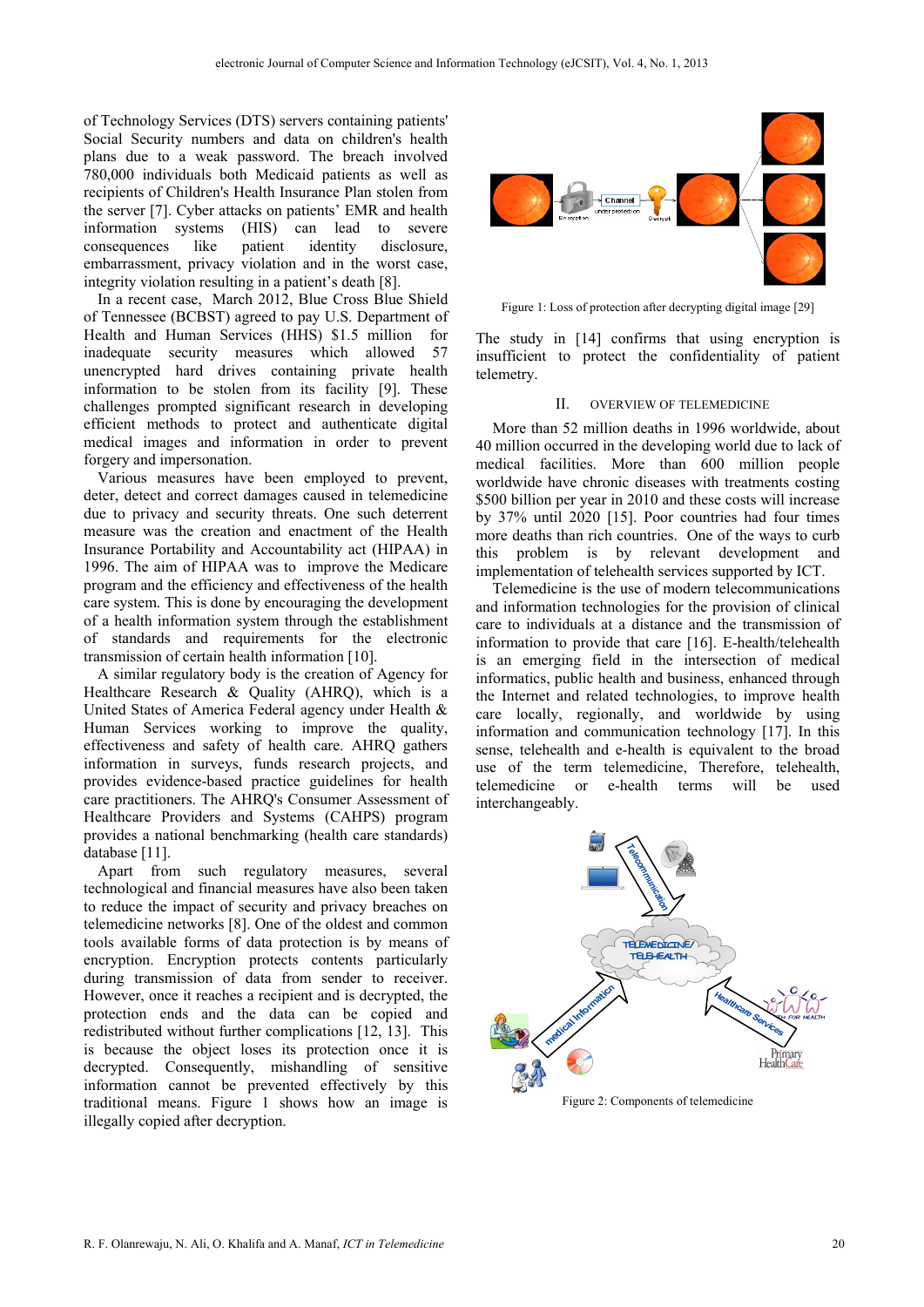Telemedicine is possible due to the current trends in information and communication technology. Such as cloud computing and ubiquitous computing, where small computers are embedded in almost everyday objects around us using both mobile devices as well as wireless connections for recording, storage and delivery medical data. Medical personnel can use these facilities to remotely provide consultation to patients or even cooperate with colleagues. Information technology has become an important enabling factor in implementing telehealth.

In the developed world, telehealth has become standard medical practice [18]. There has been a rapidly growing interest in telemedicine and telehealth as a means to ease the pressure of health care on national budgets. Distant health care was successfully applied in several pilot studies, such as the telementoring of laparoscopy procedure in [19], where a remote surgeon located in a control room supervised an inexperienced surgeon. Another project is the International MedioNet of China (IMNC) network initiative that connects 300 hospitals (3,000 specialists) to remote patients through telephone lines and the internet [20]. Newer projects includes telemedicine and trauma referrals in Plastic Surgery [21], telemedical applications in psychiatry [22], surgical robotics [23] post-hospital care, epidemiology, cardiology [24-25] etc. Most of the branches of medicine, are now implemented in telemedicine such as consulting, operation, mentoring, diagnostics and monitoring.

# III. SECURITY AND PRIVACY ISSUES IN TELEMEDICINE

As an individual, he/she have right to privacy, that is, having control over personal information such as name, social security number, medical diagnoses, shopping habits, work history and credit score. Therefore the right to privacy is the ability to limit who has this information, how the information is kept and what can be done with it. For this reason, Electronic Patient Record (EPR), EPR on a network requires a systematic content validation to provide quality control such as correctness and reliability of the source. In telemedicine, file sharing may create new security and customer privacy issues. There are numerous potential risks to privacy in any health care activity that requires the exchange of patient information between organizations or individuals.

The potential for protected health information to be exposed when organizations or individuals cooperate in a telehealth/telemedicine interaction may be greater than face-to-face interactions, particularly when telehealth activities are not integrated into an organization's usual practice patterns [26]. The security of medical images, derived from strict ethics and legislative rules, gives rights to the patient and duties to the health professionals. This imposes three mandatory characteristics: confidentiality, reliability and availability [27]. Table 1 shows the security services and their application in telemedicine.

Other security issues include data access, and storage; this is because eavesdropping and skimming are possible

when the sensor data is transmitted wirelessly. Yet another issue is data mining. When mining on human data, there are unique privacy and security constraints that limit what collection, distribution, and analysis can be done, in which some of this large amount of medical data is not stored electronically and cannot be mined. While the type of data mining done on this information has security and privacy concerns, the heterogeneity of the databases and the scattering of the data throughout the medical care facilities also contributed to the security issue [28]. Furthermore, the lack of standardized regulatory framework, that is, different states have different laws.

|  |  |  |  | Table 1: Security and their applications to telemedicine. |
|--|--|--|--|-----------------------------------------------------------|
|  |  |  |  |                                                           |

| <b>Security Services</b> | Description                                                                                                                                                                                                                                                                                                                                                                              |  |  |  |  |
|--------------------------|------------------------------------------------------------------------------------------------------------------------------------------------------------------------------------------------------------------------------------------------------------------------------------------------------------------------------------------------------------------------------------------|--|--|--|--|
| Availability             | It is a timely access to data. Patient<br>information and images needed should be<br>readily available even when there are<br>unpredicted power outages<br><sub>or</sub><br>hardware/software failure [8]. Availability<br>also involves ensuring that data are<br>prevented from disasters such as natural<br>disaster, machine faults, etc. which may<br>cause unavailability of data. |  |  |  |  |
| Confidentiality          | Prevention of medical data and images from<br>disclosure, that is, information is only<br>accessed by authorized individuals.                                                                                                                                                                                                                                                            |  |  |  |  |
| Integrity                | It is the ability of an image and information<br>of a patient to be used by authorized<br>personnel.                                                                                                                                                                                                                                                                                     |  |  |  |  |

## IV. THREATS/ATTACKS ON SECURITY AND PRIVACY

Attacks on security are described based on the function of the computer system as provision of information. Normally, communication is represented as a flow of information from a source to a destination. However, with a security threat [27], it can take a new form such as shown in Figure 3. Since telemedicine involves the use of the Internet to connect patient and the health care givers, it makes it vulnerable to attacks and most of the network attacks are possible on telemedicine data. The attacks can be grouped into two broad categories of active and passive attacks, as shown in Figure 4.

 Active attacks involve attackers engaging in modification, interruption or fabrication of patient images and information such as replay or retransmission to produce an unauthorized effect, modification of message as well as masquerade (pretends to be some other entity and denial of service). Passive attacks are mainly where the attacker merely eavesdrops and monitors a system performing its tasks or collects information. This includes interception of information, though not alteration or addition of information. Traffic analysis of information involves observing message patterns service to valid users and releasing of the message content which may be carrying sensitive or confidential data.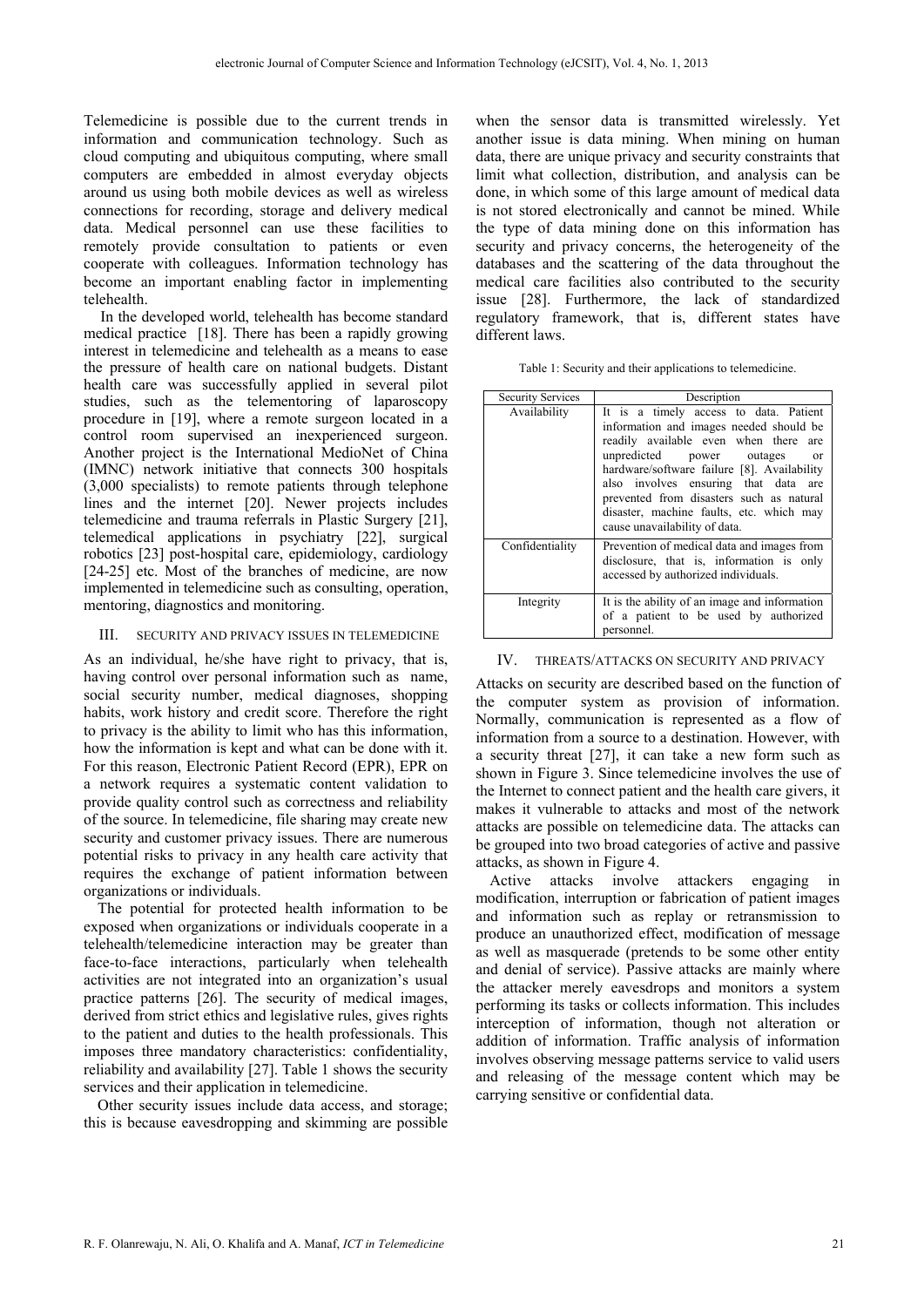



Figure 3: Flow of Security attacks/threat.



Figure 4: Types of attacks on telemedicine data.

### V. DIGITAL WATERMARKING AS A MEANS FOR CURBING PRIVACY AND SECURITY ISSUES

Watermarking, in contrast to encryption, has been used for centuries to prove the authenticity of bank notes, postage stamps and documents [29]. Digital Watermarking is a tool use to fight against digital piracy, to authenticate and verify the integrity of digital media. Though watermarking does not prevent copying, but depending on the application, it helps both health care giver and patient to differentiate what content is authentic and what is counterfeit**.** Digital Watermarking is also used in monitoring and tracking illegal copies of digital media,

filtering, communicating copyright messages and deterring alteration of multimedia content [30-31].

Medical images such as fundus and mammograms contain diagnostic information which can be used for early detection of retinopathy, breast cancer diseases/breast abnormality respectively. Protection and authentication of such images are now becoming increasingly important in telemedicine environment. For medical images such as mammograms, it should be ensured that embedding a watermark does not interfere with the diagnostic information in the mammogram [32].

Digital watermarking has become a matter of more concern over the past few years and preferable to other traditional methods of protecting data integrity and authentication of information resources. This is due to digital watermark's crucial features such as imperceptibility, inseparability of the content from the watermark, and its intrinsic ability to undergo the same transformation experienced by the host signal. This preference has been established to provide improved security [33].

Digital watermarking addresses issues related to intellectual property, image authentication, copyright protection, device control, tamper detection, data monitoring/tracking, labelling and ownership or license identification. In digital watermarking, the object being communicated is the cover or host signal and the watermark provides additional information about the cover. It can be used to hide plain text, serial numbers, images or encoded information which makes it useful in various applications [29].



Figure 5: Generic Digital watermarking scheme with embedding and extracting block [29].

A typical digital watermarking system consists of two generic building blocks; the watermark embedding block and extractor block also known as watermark recovery block. The embedding block inserts the watermark information in the data while the recovery block extracts the watermarked information as shown in Figure 5. Another requirement of a watermarking system is robustness of the algorithm against attacks. Robust watermarks are designed to survive common distortion and resist deliberate/malicious attacks [34].

Several methods have been suggested for watermarking medical images [35-38], both in spatial and transform domains. Authors in [39] demonstrated the transmission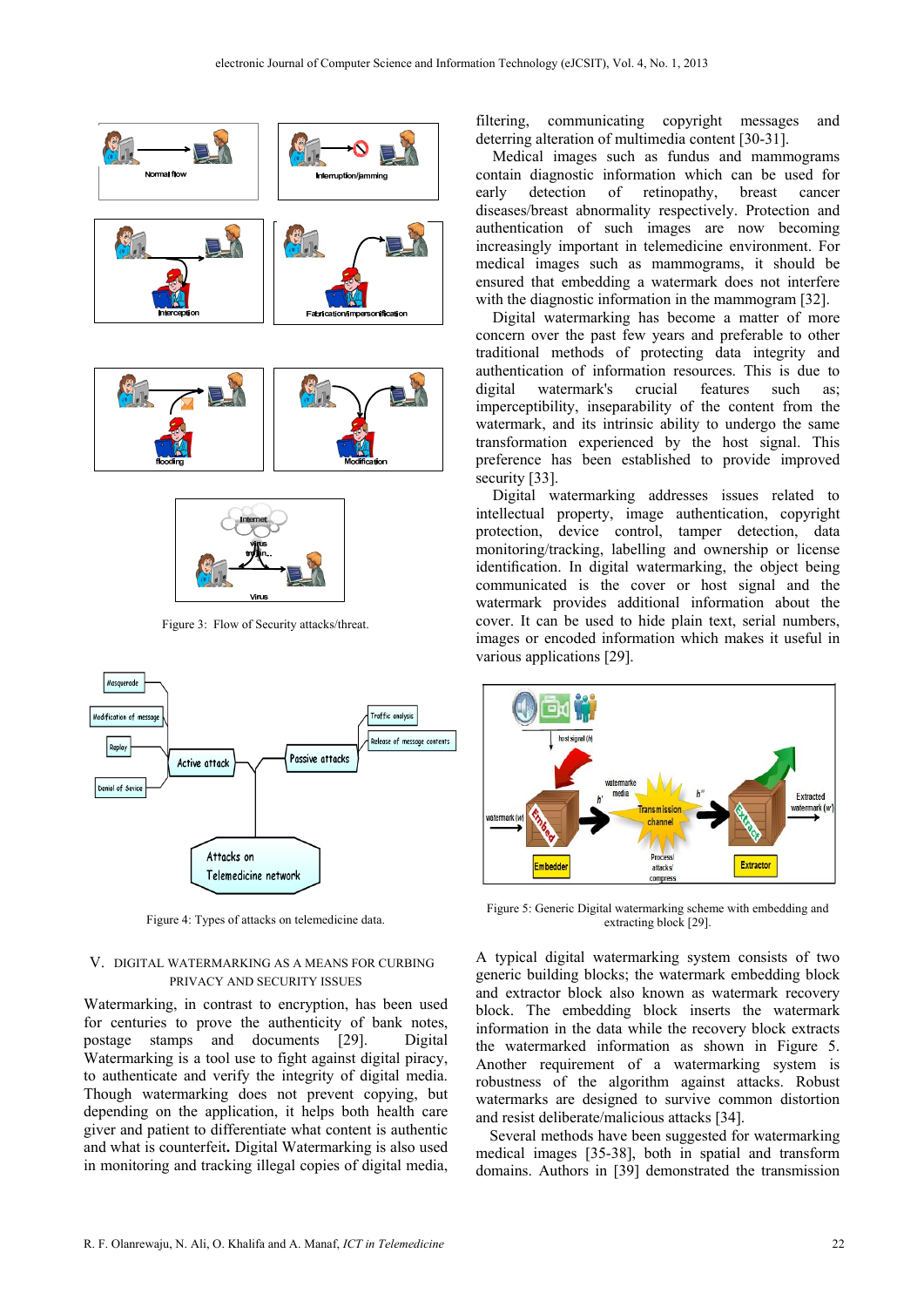and storage of medical data with images in noisy environment using error control coding techniques. A different scheme by [36] focused on security of medical image sharing among clinicians based on Shamir's secret sharing scheme which prevents unintentional disclosure of medical information to unauthorized personnel.

A system presented in [40] for authenticating mammogram images focuses on the effect of adding the watermark below the perceptual threshold scheme to increase security, confidentiality and integrity of medical images to transmit them via the internet by combining two watermarking techniques. A new blind method for embedding and detecting mammogram image using CVNN in transform domain was developed in [41]. The method focuses on imperceptibility and detectability of tampered images used for authentication. Most of the above methods are used in limited organizations thus, it is extremely important to assess the viability of incorporating appropriate watermarking technique in telemedicine to prevent potential damages.

#### VI. CONCLUSIONS

Telemedicine is an enabling technology that provides cheap and effective healthcare with interconnected sensor networks making it an ideal for remote patient monitoring. Currently, telemedicine is becoming a viable alternative that supplements conventional face-to-face health care service because of availability of ICT. The number of unnecessary admission and emergency visits to the hospital is reduced; at the same time, early intervention is facilitated.

However, privacy and security issues continue to plague telemedicine projects, especially due to the extensive use of information and communication technologies like wireless networks. The Health Insurance Portability and Accountability Act of 1996 (HIPAA) addresses health information security and privacy issues. Digital Watermarking has the potential to redress privacysecurity problems that have plagued telemedicine. In this paper we discussed the privacy and security issues that arise when using telemedicine. We explored some of the existing solutions and found that Digital Watermarking is a means of data protection with minimal security and privacy risks.

#### **REFERENCES**

- [1] F. E. Ferrante, *Maintaining Security And Privacy Of Patient Information.* Paper Presented At 28th Annual International Conference of the IEEE Engineering in Medicine and Biology Society, 2006. EMBS '06. (2006, Aug. 30 2006-Sept. 3 2006).
- [2] S. S. Furuie, M. S. Rebelo, R. A. Moreno, M. Santos, N. Bertozzo, G. H. M. B. Motta, et al., Managing Medical Images and Clinical Information: Incor's Experience. *, IEEE Transactions On Information Technology In Biomedicine, 11*(1), 17-24, 2007.
- [3] O. R. L. Sheng, P. J. H. Hu, W. Chih-Ping, & Pai-Chun, M. Organizational Management of Telemedicine Technology: Conquering Time and Space Boundaries In Health Care Services. *IEEE Transactions On Engineering Management, 46*(3), 265-278, 1999.
- [4] ONC, Office of the National Coordinator for Health Information Technology (2009), *ONC Commissioned Medical Identity Theft Assessment,* Accessed May, 2012 At

http://healthit.hhs.gov/portal/server.pt/community/healthit\_hhs\_go v\_\_medical\_identity\_theft/1177

- [5] B. Brewin, Cyber Criminals Overseas steal U.S. electronic health records, *NEXTGOV*, 2008. retrived May 2012 at: http://www.nextgov.com/nextgov/ng\_20080516\_2203.php
- [6] I. Armstrong, Medical ID Fraud Booming, *SC Magazine,* 2012. retrieved May, 2012; http://www.scmagazine.com.au/news/299209 medical-id-fraud-booming.aspx
- [7] B. T. Horowit, Utah Health Care Data Breach Exposed About 780,000 Patient Files, *Health Care IT News,* 2012. Retrieved May 2012 at: http://www.eweek.com/c/a/Health-Care-IT/Utah-Health-Care-

Data-Breach-Exposed-About-780000-Patient-Files-189084/ [8] S. Das and A. Mukhopadhyay, Security and Privacy Challenges In

- Telemedicine, *Research Front*, CSI Communications, pp 20-23, 2011.
- [9] Health and Human Services, OCR's Strict HIPPA's Enforcement Trend Continues, *Health Law Monitor,* 2012. Accessed April 2012. http://healthlawmonitor.jacksonkelly.com/
- [10] HIPPA, Health Insurance Portability And Accountability Act , HIPPA, 2012) Accessed May 2012, At http://omhc.com/content/media/hipaa\_glossary.pdf
- [11] W. Lockwood, What Are Health Care Regulatory Agencies? Retrived April, 2012. http://www.ehow.com/about\_5187634\_health-care-regulatoryagencies\_.html
- [12] C. Busch, F. Graf,, S. Wolthusen, and A. Zeidler, *A System For Intellectual Property Protection. Fraunhofer Institute,* 2000.
- [13] R.F. Olanrewaju, O.O. Khalifa A. Abdalla and A.A Aburas, Damageless Digital Watermarking Using Complex-Valued Artificial Neural Network, *Journal of Information & Communication Technology,* Vol 9, pp.111-137, 2010, ISSN 1675- 414X.
- [14] M. Salajegheh, Molina, A., & Fu, K. Home Telemedicine: Encryption Is Not Enough. *Journal Of Medical Devices, 3*, 2009.
- [15] Continua Health, Personal Telehealth Overview, 2010. Accessed April 2012, Online At

http://www.continuaalliance.org/connected-health-vision.html

- [16] J. M. Fitzmaurice, *Telehealth Research And Evaluation: Implications For Decision Makers*, 1998.
- [17] G. Eysenbach, What Is e-Health? *Journal of Medical Internet Research, 3*(2), 2001.
- [18] E. Supriyanto, *A Suitable Telehealth Model For Developing Countries.* Paper Presented At The 2nd International Conference on Instrumentation, Communications, Information Technology, and Biomedical Engineering (ICICI-BME), 2011.
- [19] R. Moore, J. Adams, A. Partin, S. Docimo, & L. Kavoussi, Telementoring of Laparoscopic Procedures. *Surgical Endoscopy, 10*(2), 107-110, 1996.
- [20] Z Wang. and H. Gu, A Review of Telemedicine in China". Online *Journal of Space Communication*. Issue No. 14. 2009.
- [21] A. J. Diver, H. Lewis, and D. J. Gordon, Telemedicine And Trauma Referrals—A Plastic Surgery Pilot Project. *The Ulster Medical Journal, 78*(2), 113, 2009.
- [22] S. Norman, (2006). The Use Of Telemedicine In Psychiatry. *Journal Of Psychiatric And Mental Health Nursing, 13*(6), 771- 777.
- [23] B. R. Lee,, Cadeddu, J. A., Stoianovici, D., & Kavoussi, L. R. Telemedicine And Surgical Robotics: Urologic Applications. *Reviews In Urology, 1*(2), 104, 1999.
- [24] R. Gomes,, Rossi, R., Lima, S., Carmo, P., Ferreira, R., Menezes, I., et al. Pediatric Cardiology And Telemedicine: Seven Years' Experience Of Cooperation With Remote Hospitals. *Journal Of Cardiology 29*(2), 181, 2010.
- [25] J. M. Simpson, The Role Of Telemedicine In A Fetal Cardiology Service. *Archives Of Disease In Childhood-Fetal And Neonatal Edition, 96*(6), pp. 392-393, 2011.
- [26] Center for Telehealth, Assessing Telehealth Operational and Technology Security Risks to Privacy, 2003. Accessed May 2012, http://hsc.unm.edu/som/telehealth/docs/AssessingPrivacyRisk.pdf